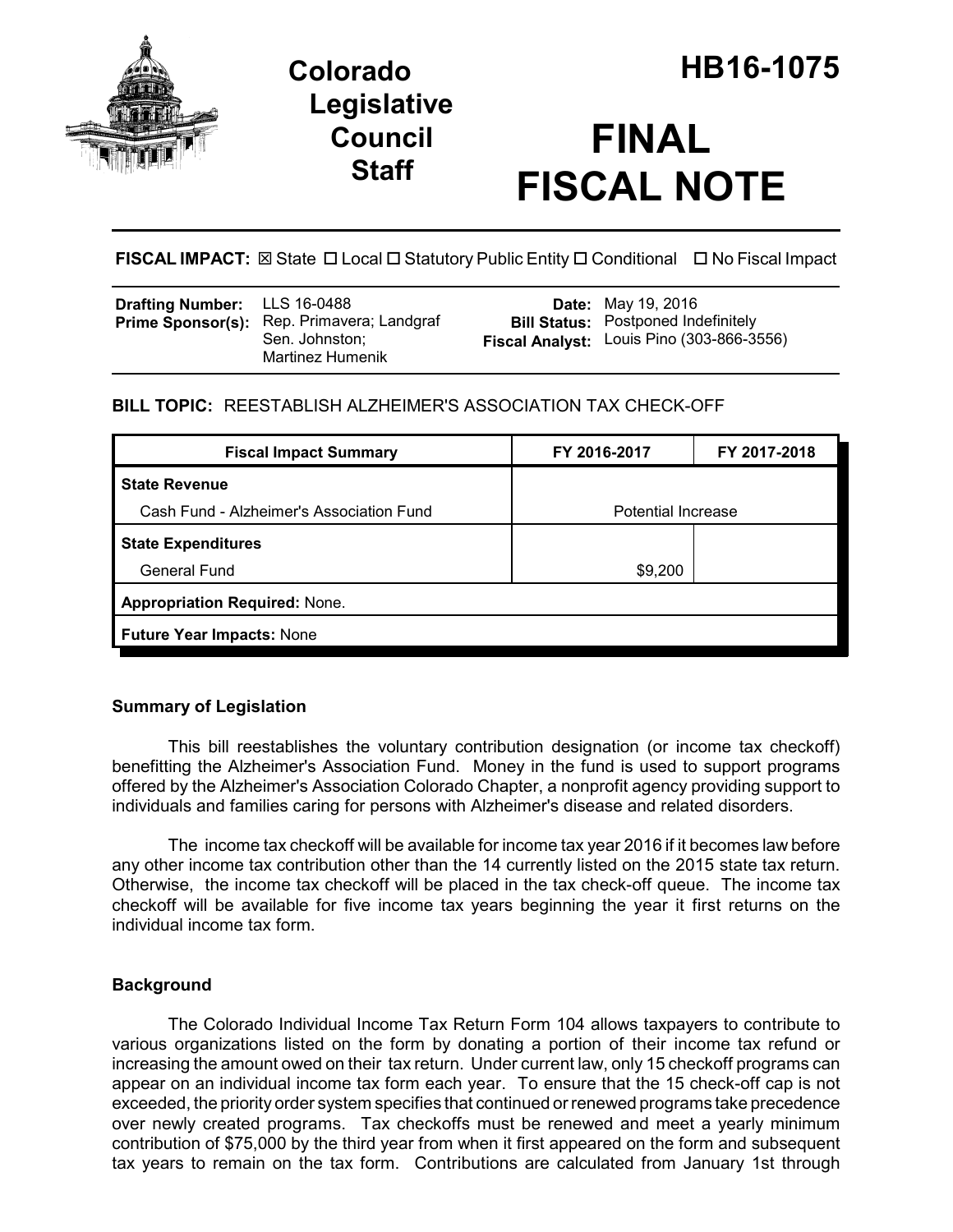September 30th of each tax year. Thus, if a program that has appeared on the form is renewed or continued and has donations of at least \$75,000, the program remains on the form in the subsequent tax year. Newly created programs can only appear on the tax form when an existing program is removed.

The Alzheimer's Association voluntary income tax deduction first appeared on the 2005 individual income tax form, which was renewed in 2008 and 2011. In 2015, the fund was removed from the individual income tax form for failing to receive the minimum contribution amount within the statutorily designated time.

| Tax Years *   | Number of<br><b>Returns</b> | Total<br><b>Donations</b> | Average<br><b>Donation</b> |
|---------------|-----------------------------|---------------------------|----------------------------|
| 2010          | 9,634                       | \$89,400                  | \$9.28                     |
| 2011          | 9,824                       | 100,412                   | 10.20                      |
| 2012          | 8,874                       | 94,863                    | 10.69                      |
| 2013          | 7,970                       | 94,973                    | 11.92                      |
| 2014          | 7,328                       | 102,656                   | 14.00                      |
| 2015          | 5,495                       | 73,959                    | 13.46                      |
| (6-year avg.) | 8,191                       | \$92,696                  | \$11.59                    |

Table 1 provides a six-year history on money donated to the fund.

\*Donation amounts are from January 1st to September 30th.

It should be noted that 14 voluntary contributions appear on the 2015 Colorado Individual Income Tax form. As of the date of this note, there are no tax checkoff programs in the queue. The order of programs in the queue is determined by the date and time that the Governor signs each bill.

#### **State Revenue**

The amount of contributions to the Alzheimer's Association Fund and when the tax check-off will be available is uncertain. State revenue will increase in years the tax check-off is available on individual income tax returns. These voluntary donations are exempt from TABOR revenue considerations.

#### **State Expenditures**

This bill requires changes to the Department of Revenue's GenTax software system. Changes are programmed by a contractor at a rate of \$200 per hour. The changes in this bill are expected to increase expenditures by \$8,000 representing 40 hours of programming. All GenTax programming changes are tested by department staff. In addition, the Department will require \$1,200 to update their optical character recognition software (Fairfax). The Department of Revenue is allowed to recoup any costs associated with the administration of the program from the Alzheimer's Association Fund. The Department may require a "loan" from the General Fund in order to reestablish the check-off on the income tax form. It is assumed that any amounts "loaned" to the fund will be reimbursed to the state General Fund when available. FY 2016-17 is the first year the check-off could be added to the state income tax form.